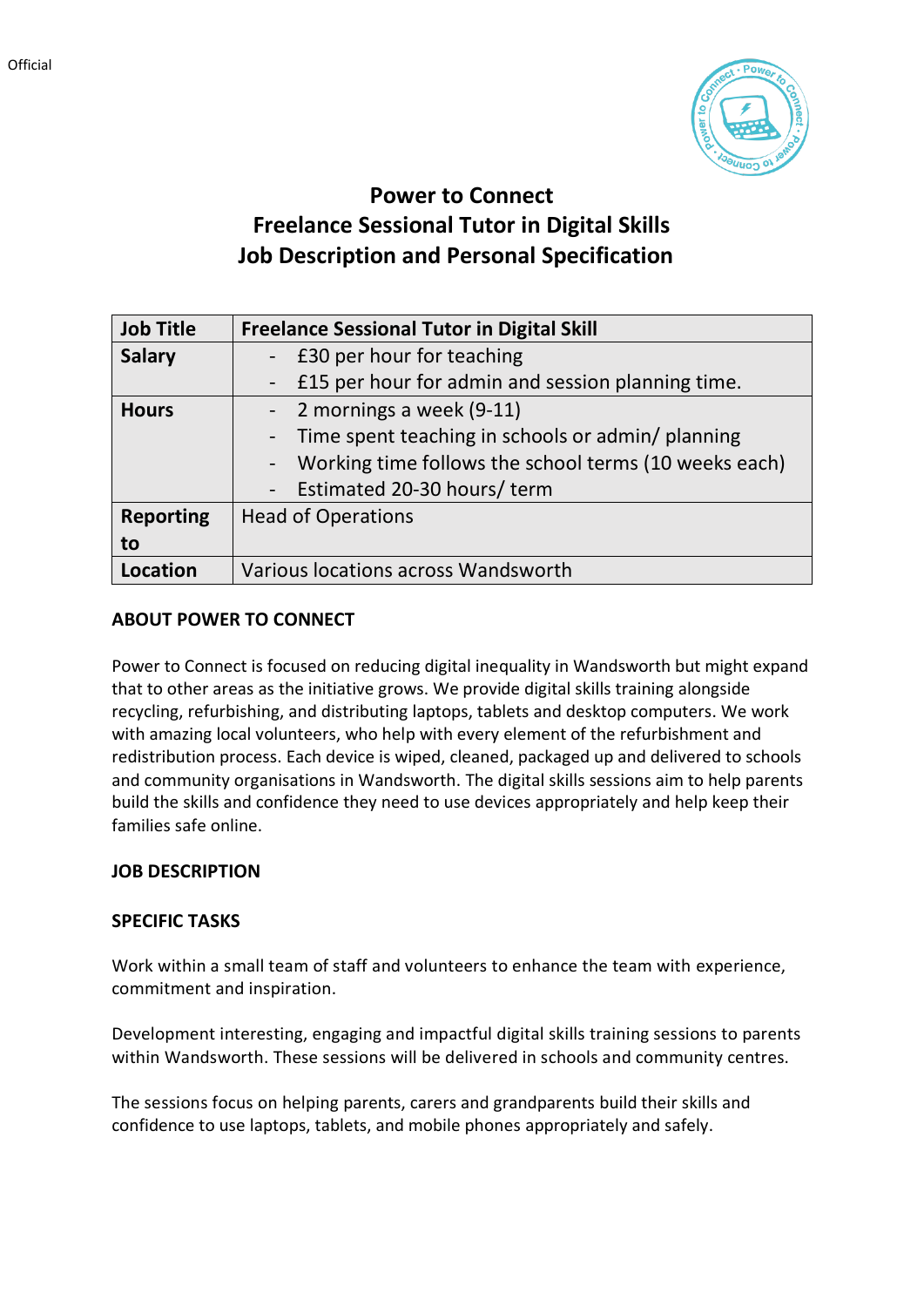

The primary goal of the sessions is to help ensure their children and families are engaging safely in the digital world however we believe this will benefit the whole family.

Help to Improving educational outcomes for families.

Help to support access to work and quality of life for socially disadvantaged families in Wandsworth.

Work independently while reporting to the Head of Operations. Regular communication and coordination with the Head of Operations is crucial.

### **GENERAL TASK**

Be prepared to support on all relevant tasks aligned to delivering digital skills training.

#### **BEHAVIOURS**

Candidates must be enthusiastic and passionate about nurturing and helping learners to succeed whilst maintaining the highest levels of quality in teaching and learning.

| <b>Person Specification</b>                                               | Essential (E) / |
|---------------------------------------------------------------------------|-----------------|
|                                                                           | Desirable (D)   |
|                                                                           |                 |
| Experience in teaching                                                    | E               |
| Knowledge and experience of delivering IT/Digital Skills                  | E               |
| Experience of planning and developing creative and inclusive training     | E               |
| sessions                                                                  |                 |
| Ability to create, develop and maintain lesson plans and course materials | E               |
| of a good standard that meet the needs of a variety of different learners |                 |
| Knowledge and experience of appropriate teaching and learning             | E               |
| methods that enable learners from a range of backgrounds and              |                 |
| communities to progress                                                   |                 |
| The ability to assess learners' needs and provide appropriate support     | E               |
| Good organisational and record keeping skills (including keeping a record | E               |
| of individuals' attendance, progression, participation etc)               |                 |
| Ability to work independently as well as contribute to the work of a      | E               |
| team.                                                                     |                 |